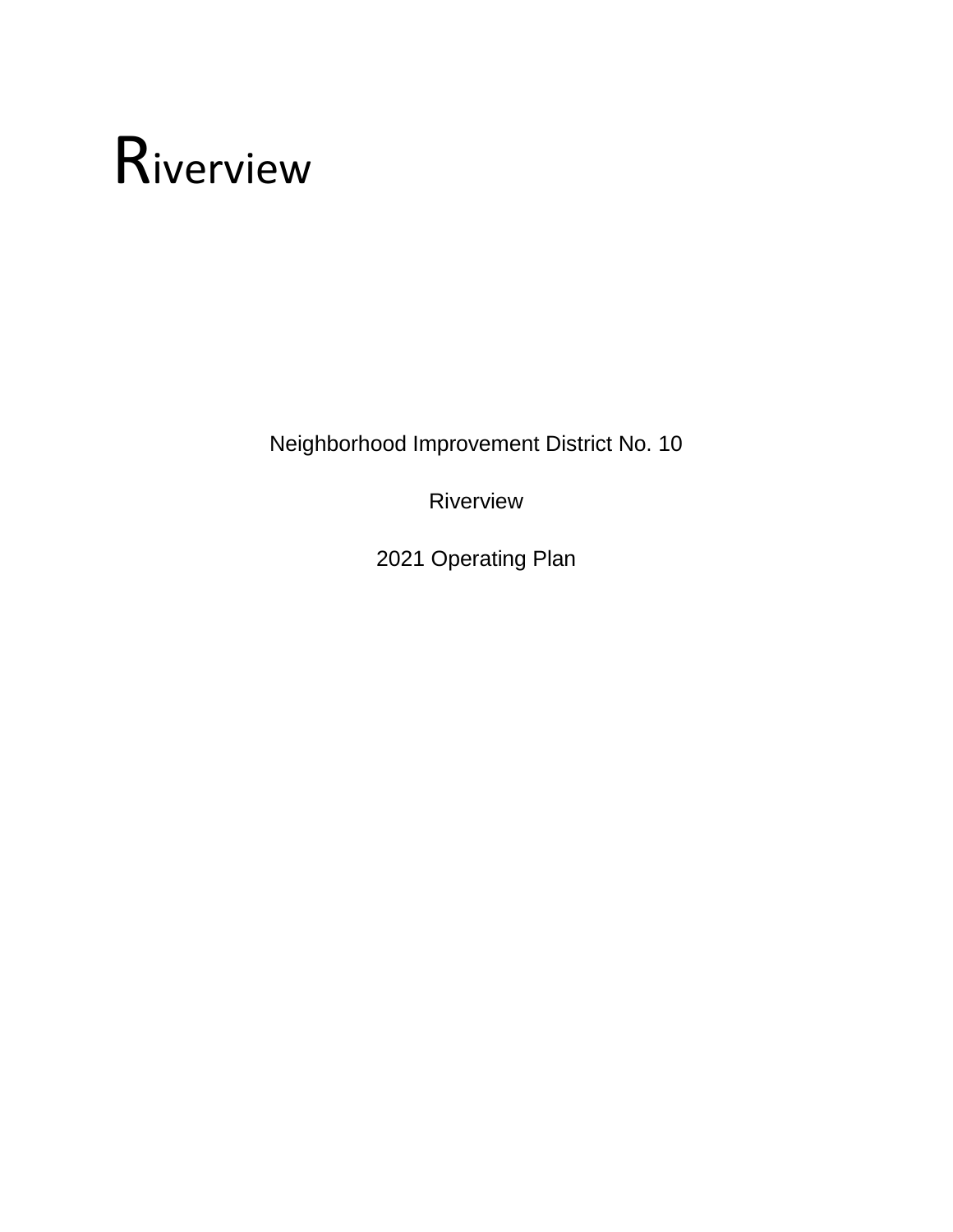# **Table of Contents**

# **I. Introduction**

A. Background

# **II. District Boundaries**

# **III. Operating Plan**

- A. Plan Objectives
- B. Activities 2021
- C. Expenditures
- D. Financing Method
- E. Organization of NID Board
- F. Relationship to the RVHA
- G. NID Property ownership statement

# **IV. Method of Assessment**

A. Assessment Rate and Method

# **V. Plan and Orderly Development of the City**

- A. City Plan
- B. City Roles in District Operations

# **VI**. **Plan Approval Process**

- A. Public Review Process
- B. Petition against creation of the NID

# **VII. Future Year Operating Plan**

- A. Phased Development
- B. Amendment, Severability, and Expansion

# **VIII. Appendix**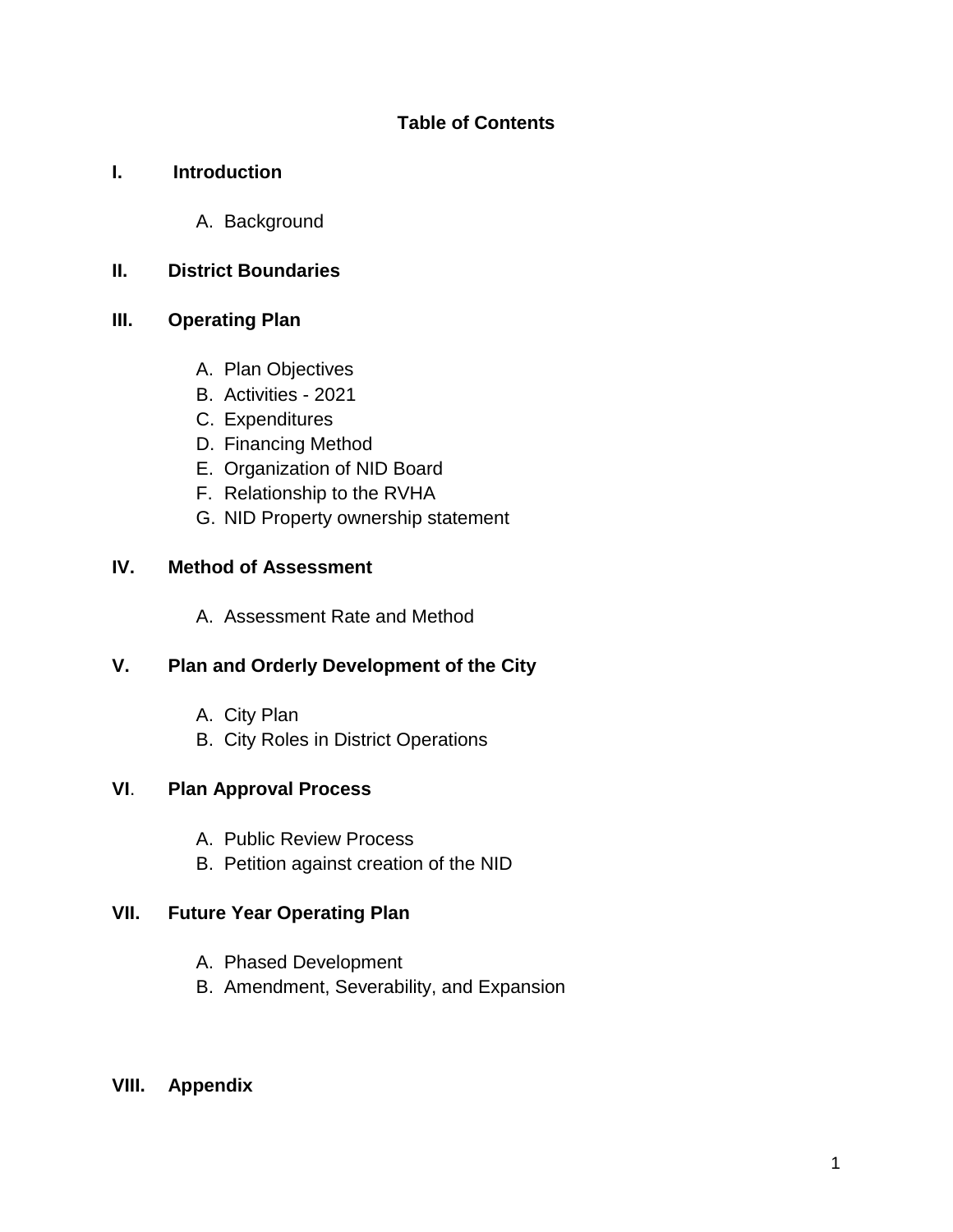- A. NID Aerial Map (referenced on page 3)
- B. 2021 Assessment Methodology and property exceptions (referenced on page 5)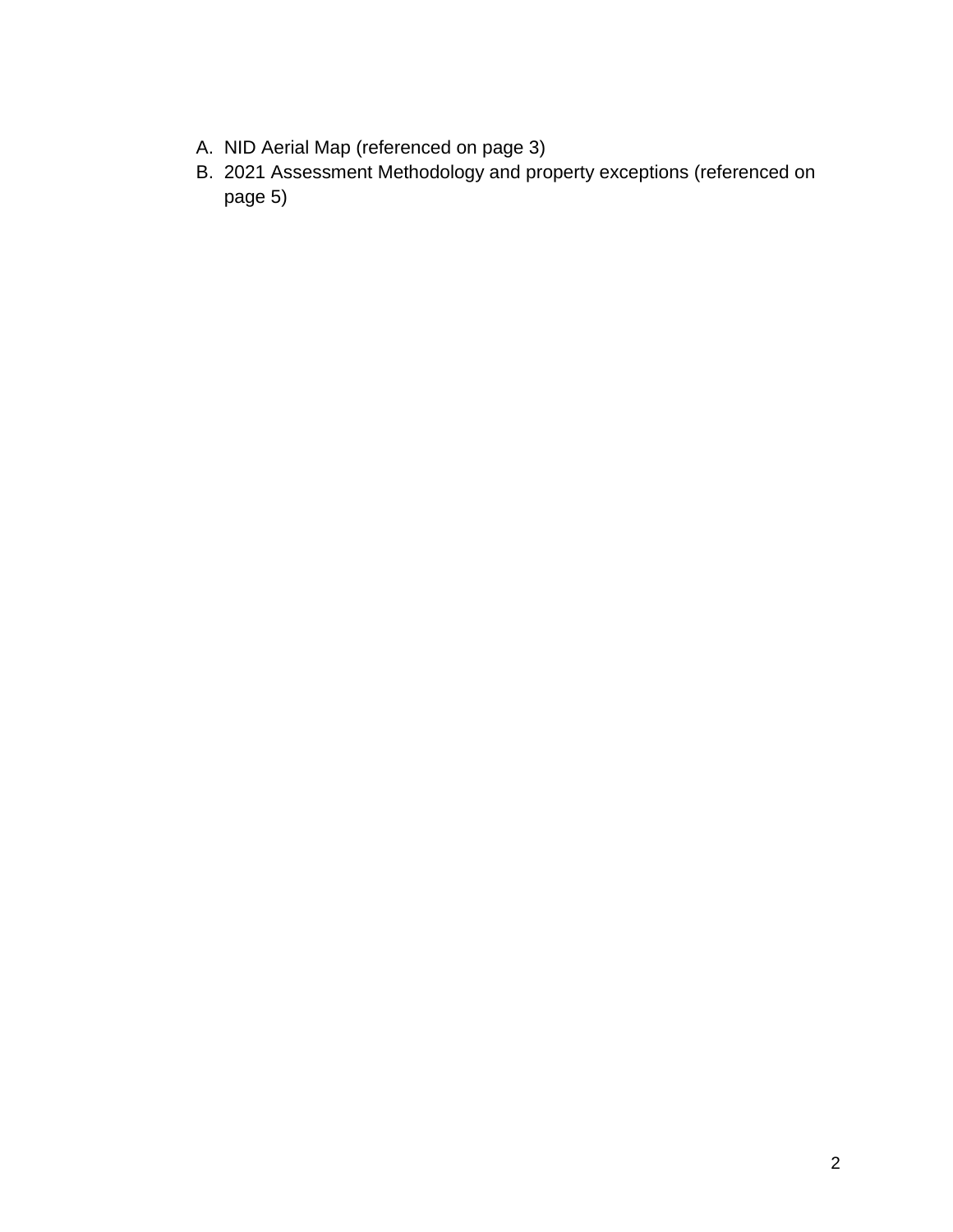# **I. Introduction**

# A. Background

In 2006, the state of Wisconsin enacted WIS. Stat. 66.1110 a legislative declaration created to give Wisconsin municipalities the power to establish one or more Neighborhood Improvement Districts (NIDs) within their communities. An assessment methodology was developed to allow the assessable residential and commercial properties within the geographic area to contribute to programs aimed at neighborhood lighting, distinctive signage, and pocket-parks enhanced public green spaces and other activities as approved by the NID board.

The Riverview Neighborhood Improvement District will be created in 2019, for the purposes of revitalizing and improving the neighborhood areas on Milwaukee's Northwest side location (see Appendix A). This document is the Operating Plan for the Riverview District. The NID proponents prepared the plan with technical assistance from the City of Milwaukee Department of City Development.

# II. **District Boundaries**

Boundaries for the Riverview NID include the following.

- Properties that front 99th street from W Fountain Ave. north to W. Lolita Ave.
- All properties that front W. Fountain Ave.
- All properties that front Parkland Court
- Properties that front N. 94th street from W Fountain Ave. to N. Riverview Court.
- All properties that front N. Riverview Court
- Three properties on N Granville Road; 7910, 7906, and 7902

This configuration accounts for 57 individual lots that make up the Riverview NID.

# III. **Operating Plan**

A. Plan Objectives

The objective of the Riverview NID is to do the following.

1) To improve and maintain the storm water efficiency and other necessary water efficiency improvements.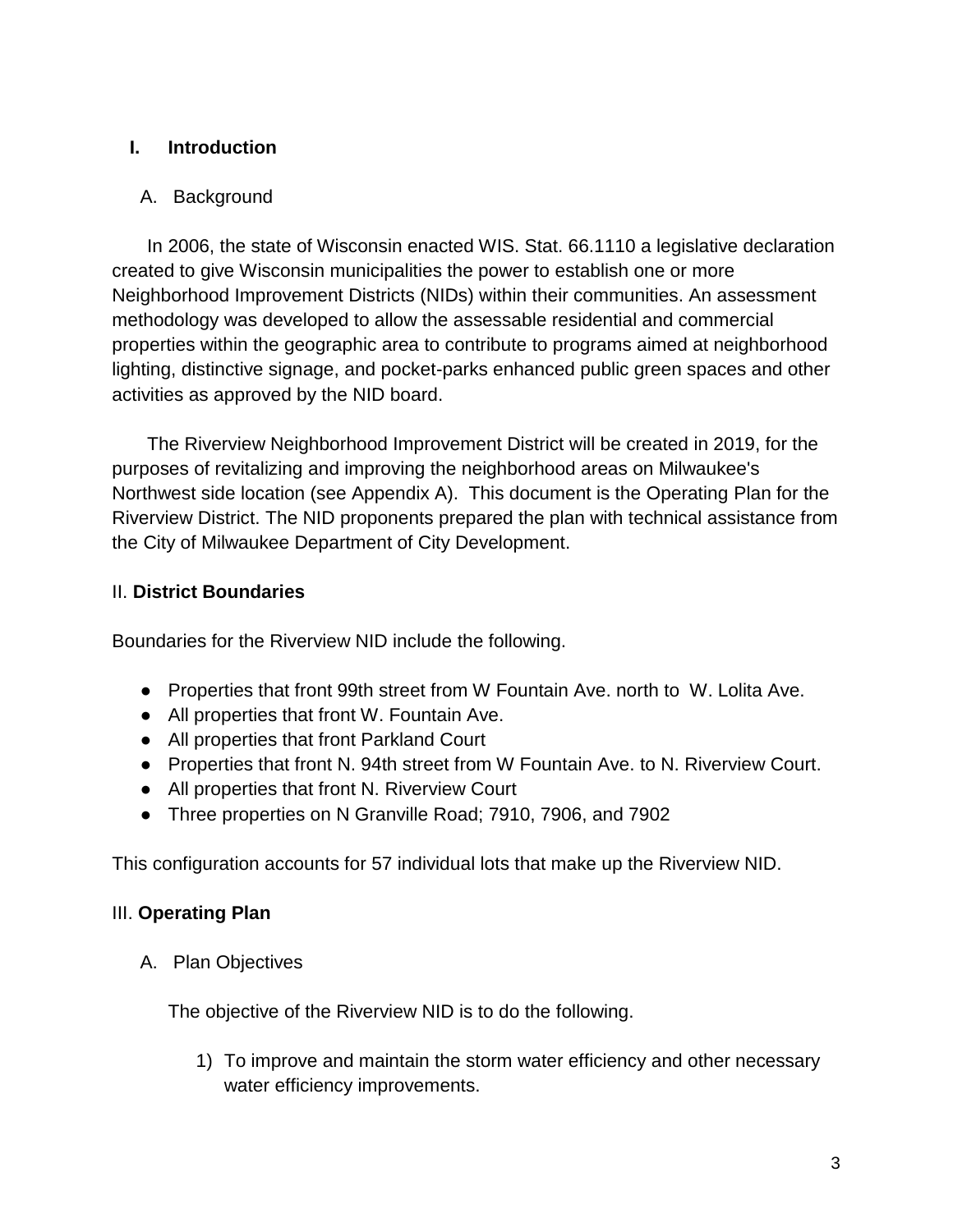- 2) To maintain the common areas (including retention ponds), including snow and ice removal when needed, inside the Riverview NID boundaries.
- 3) Installation and maintenance of a second entrance monument.
- 4) Clearing of one of two wooded common areas.
- 5) To assist with our planning of neighborhood socials and holiday events.
- B. Activities for 2020

 Principle activities that will be engaged in by the NID during the 2020 year of operation will include:

- 1) Stormwater management plan recertification, mandated repairs and continued maintenance to properly ensure water flow.
- 2) Maintenance and upkeep, to include lawn care and snow and ice removal, of common areas within the boundaries of the Riverview NID.
- 3) Installation of one (1) additional entrance monuments.
- 4) Host two (2) neighborhood community building events.
- 5) Establish a welcome policy for new residents.
- 6) Clear one of the two wooded common areas.
- C. Expenditures 2021

The following represents the 2021 budget for the Riverview NID.

| <b>Source of Income</b> | <b>Amount</b>       | <b>Total</b> |
|-------------------------|---------------------|--------------|
| 52 residential - owner  | \$200 annual rate   | \$10,400     |
| occupied properties     |                     |              |
| 2 residential - rental  | \$500 annual rate   | \$1,000      |
| properties              |                     |              |
| 3 business properties   | \$3,000 annual rate | \$9,000      |
| Carry over from 2020    | \$2,000             | \$2,000      |
|                         |                     | \$21,400     |

| <b>Expenditure</b>   | <b>Amount</b> |
|----------------------|---------------|
| Entrance monument    | \$6,000       |
| Common area mowing   | \$3,600       |
| contract             |               |
| <b>Snow Removal</b>  | \$1,500       |
| Common area clearing | \$8,000       |
| Misc. expenses       | \$2,000       |
|                      | \$21,100      |

### Income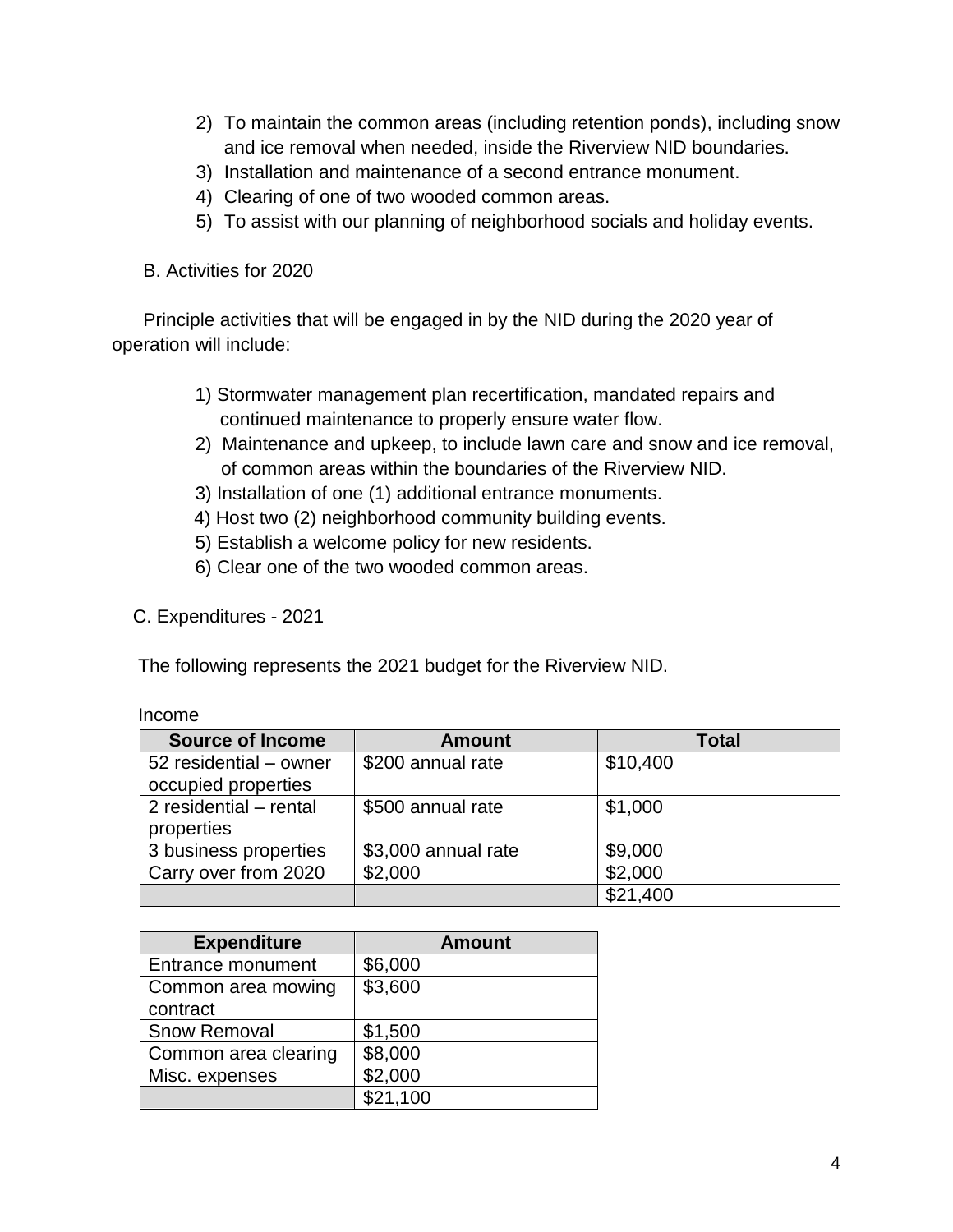# D. Financing Method

 The \$21,400 for the 2021 Riverview NID will be realized through the NID assessment (see Appendix B). The NID board, after receiving input from our residents, has prioritized expenditures and will continue to revise the budget as necessary to match the funds available.

# E. Organization of Riverview NID Board

 The elected Board of Directors represents a cross section of residents that make up the Riverview neighborhood.

Upon creation of the NID, to the District shall hold annual meetings to elect directors to the district board ("board") consistent with terms of this subsection and the bylaws of the Riverview NID. The board's primary responsibility will be implementation of this Operating Plan. This will require the board to negotiate with providers of services and materials to carry out the Plan; to enter into various contracts; to monitor development activity; to periodically revise the Operating Plan; to ensure district compliance with the provisions of applicable statutes and regulations; and to make reimbursements for any overpayments of NID assessments.

State law requires that the board be composed of at least five members and that all the board members be owners or occupants of property within the district.

State law requires the local legislative body must set the time and place for a meeting at which members of the board will be elected and shall publish a class 2 notice under Chapter 985 that contains the information. The notice shall specify that all individuals who either own or occupy real property within the neighborhood improvement district are eligible to serve on the board and vote at the election.

It is recommended that the NID board be structured and operate as follows:

1. Board Size – To be set by the Common council but at least 5.

2. Composition – All board members shall be owners or occupants of property within the district. The number of board members who represent commercial and residential properties shall be set as close as possible to the proportion of each type of property to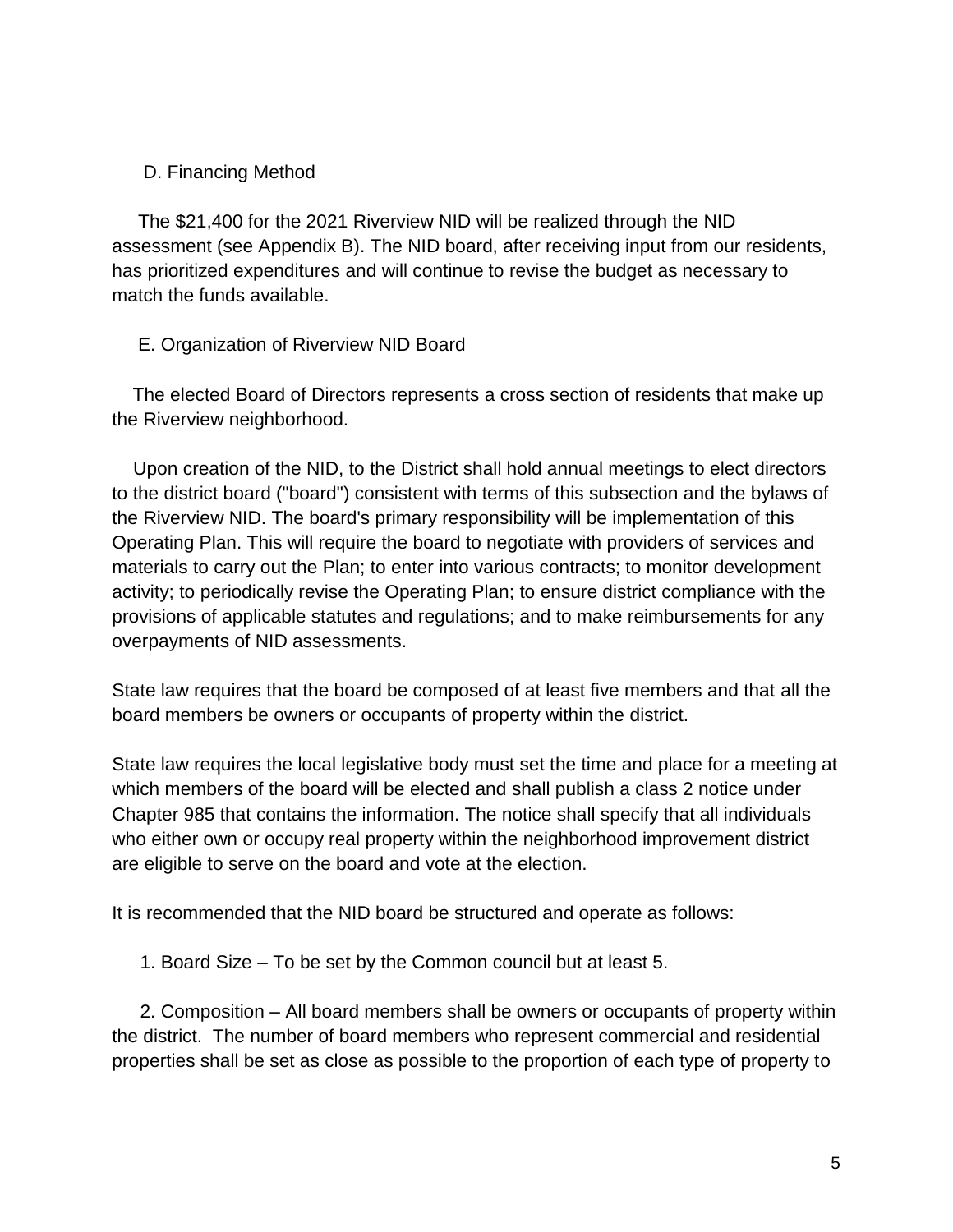the total assessed value of all property in the District. The Board shall elect its Chairperson from among its members.

3. Term - Director's terms shall be for a period of one year. Directors may be reelected.

4. Compensation – None

5. Meetings - All meetings of the board shall be governed by the Wisconsin Open Meetings Law.

6. Record Keeping - Files and records of the board's affairs shall be kept pursuant to public record requirements.

7. Staffing - The board may employ staff and/or contract for staffing services pursuant to this Plan and subsequent modifications thereof.

8. Meetings - The board shall meet regularly, at least twice each year. The board shall adopt rules of order ("by laws") to govern the conduct of its meetings.

F. Relationship to the Riverview Homeowners' Association (HOA).

The NID shall be a separate entity from the Riverview HOA, notwithstanding the fact that members, officers, and directors of each may be shared. The HOA shall remain a private organization, not subject to the open meetings law, and not subject to the public record law except for its records generated in connection with the NID board. The HOA may, and it is intended, shall, contract with the NID to provide services to the NID, in accordance with this plan.

G. The NID is not authorized to hold or own property.

# IV. **METHOD OF ASSESSMENT**

A. Assessment Rate and Method

It was proposed and agreed that the River View Neighborhood Improvement District will be using a varied assessment method consisting of a three-tired assessment rate for each taxable property included within the NID boundaries.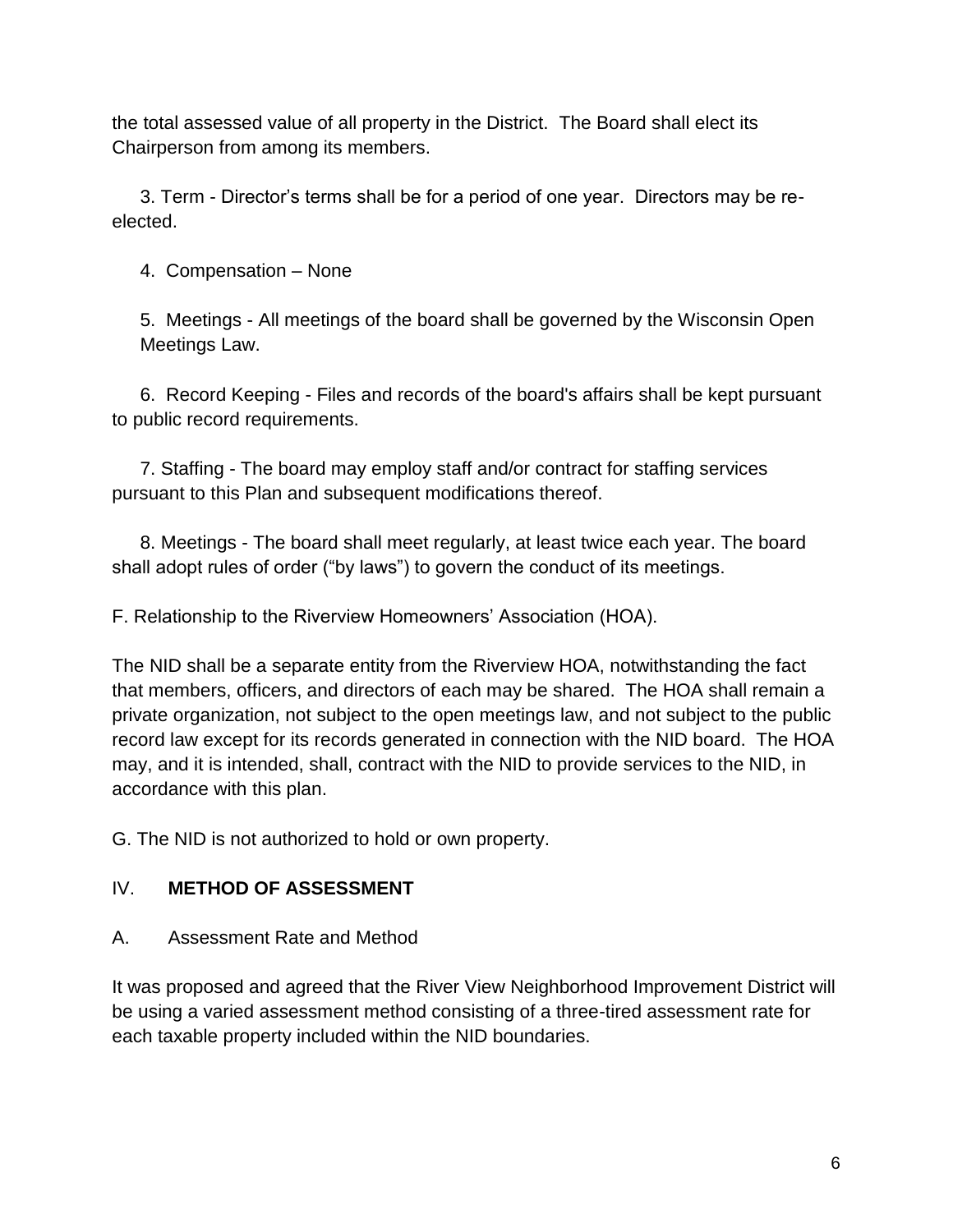The principle behind the assessment methodology is that residential - owner occupied properties should contribute at an equal amount while residential – rental properties should carry a greater level of burden because the owner is not physically available to contribute to the up keep of the common property. None owner occupied business properties will be assessed at a greater level as a result of being in violation of the River View Homeowner Association's Declaration of Covenants and Restrictions (Article 1.1: Residential Use and 1.3.5 Prohibited Use). Therefore, a varied assessment was selected as the basic assessment methodology for this NID.

Therefore, the following 3-tiered assessment rate will be used to assess each taxable property.

| Tier                                          | <b>Assessment Rate</b> |
|-----------------------------------------------|------------------------|
| Residential property – owner   \$200 annually |                        |
| occupied                                      |                        |
| Residential property - rental                 | \$500 annually         |
| <b>Business property</b>                      | \$3,000 annually       |

# V. **PLAN AND ORDERLY DEVELOPMENT OF THE CITY**

# A. City Plans

In February 1978, the Common Council of the City of Milwaukee adopted a Preservation Policy as the policy basis for its Comprehensive Plan and as a guide for its planning, programming, and budgeting decisions. The Common Council reaffirmed and expanded the Preservation Policy in Resolution File Number 881978, adopted January 24, 1989.

The Preservation Policy emphasizes maintaining Milwaukee's present housing, jobs, neighborhoods, services, and tax base rather than passively accepting loss of jobs and population or emphasizing massive new development. In its January 1989 reaffirmation of the policy, the Common Council gave new emphasis to forging new public and private partnerships as a means to accomplish preservation.

The district is a means of formalizing and funding the public-private partnership between the City and property owners in the Riverview NID area and for furthering preservation and redevelopment in this portion of the City of Milwaukee. Therefore, it is fully consistent with the City's Comprehensive Plan and Preservation Policy.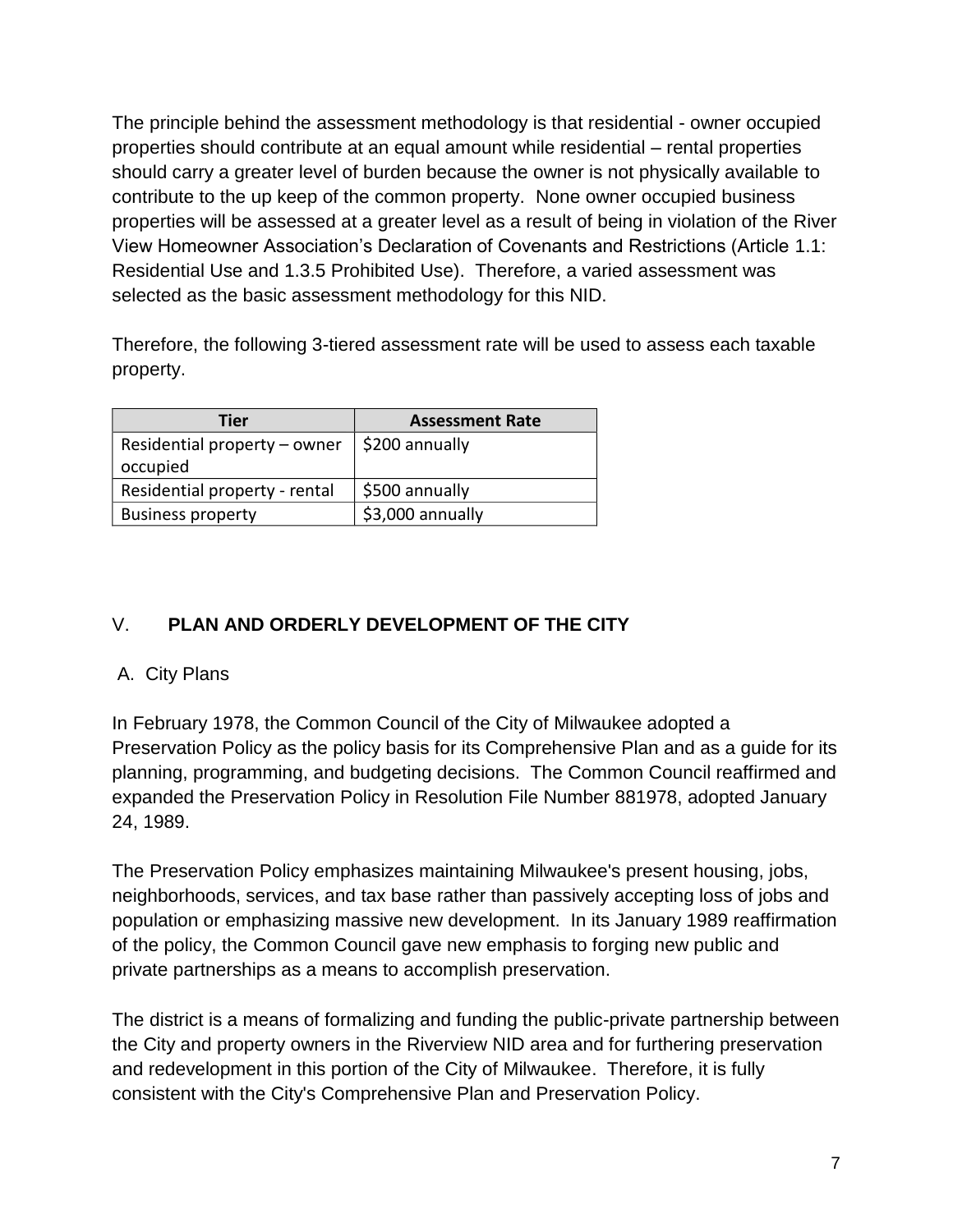# B. City Role in District Operation

The City of Milwaukee has committed to helping private property owners in the district promote its development. To this end, the City expected to play a significant role in the creation of the Neighborhood Improvement District and in the implementation of the Operating Plan. In particular, the City will:

1. Provide technical assistance to the proponents of the district through adoption of the Plan and provide assistance as appropriate thereafter.

2. Monitor and, when appropriate, apply for outside funds that could be used in support of the district.

3. Collect assessments, maintain in a segregated account, and disburse the monies of the district.

4. Receive annual audits as required per sec. 66.1110 (4) (c) of the NID law.

5. Provide the board, through the Tax Commissioner's Office on or before June 30th of each Plan year, with the official City records and the assessed value of each tax key number with the district, as of January 1st of each Plan year, for purposes of calculating the NID assessments.

6. Encourage the State of Wisconsin, Milwaukee County, and other units of government to support the activities of the district.

# VI. **PLAN APPROVAL PROCESS**

A. Public Review Process

The Wisconsin Neighborhood Improvement District law establishes a specific process for reviewing and approving proposed districts. Pursuant to the statutory requirements, the following process will be followed:

1. The Milwaukee City Plan Commission will review the proposed district boundaries and proposed Operating Plan and will then set a date for a formal public hearing. 2. The City Plan Commission will send, by certified mail, a public hearing notice and a copy of the proposed Operating Plan to all owners of real property within the proposed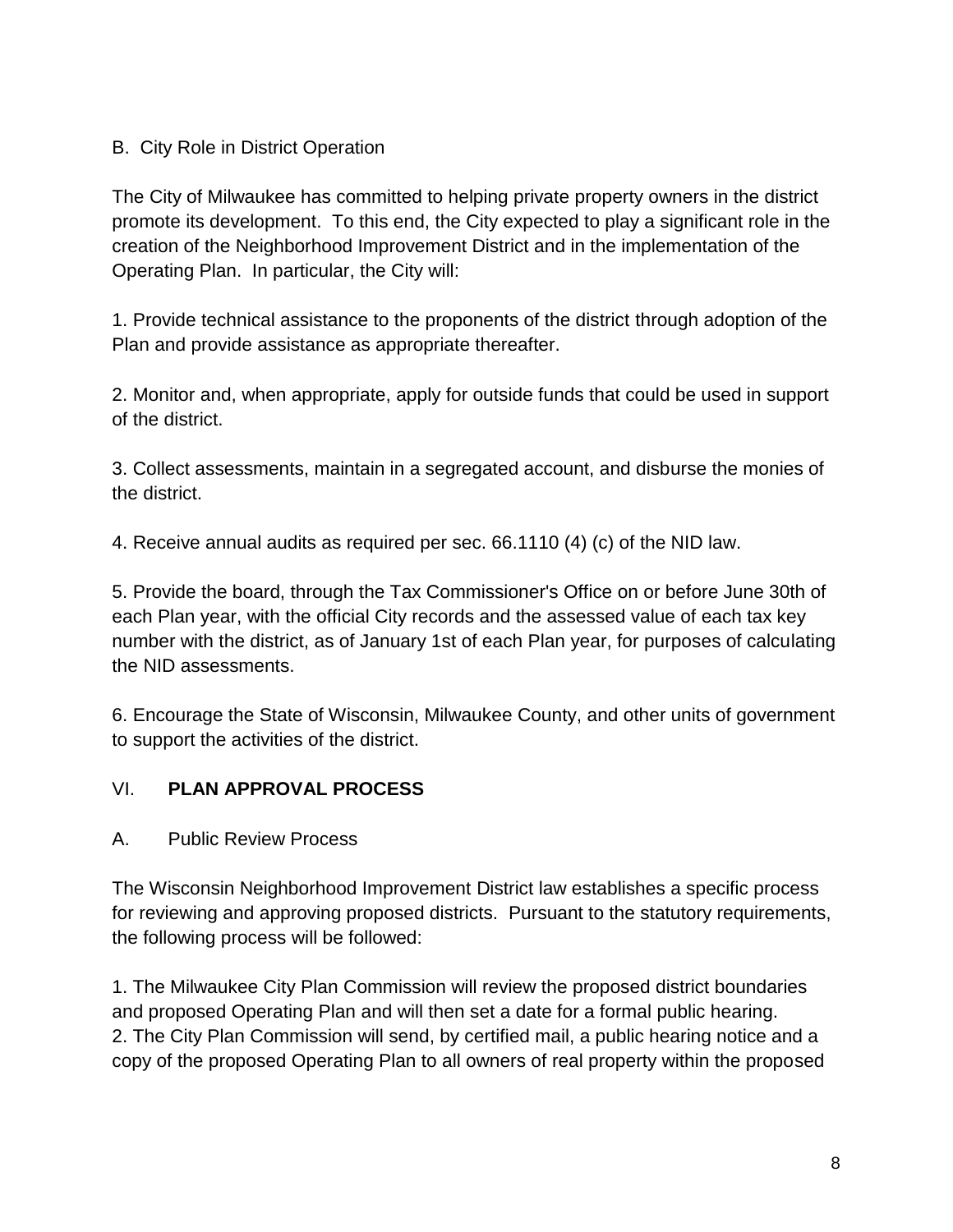district. In addition, a Class 2 notice of the public hearing will be published in a local newspaper of general circulation.

3. The City Plan Commission will hold a public hearing, will approve or disapprove the Plan, and will report its action to the Common Council.

4. The Community and Economic Development Committee of the Common Council will review the proposed NID Plan at a public meeting and will make a recommendation to the full Common Council.

5. The Common Council will act on the proposed NID Plan.

6. If adopted by the Common Council, the proposed NID Plan is sent to the Mayor for his approval.

7. If approved by the Mayor, the NID is created.

B. Petition against Creation of the NID

The City may not create the Neighborhood Improvement District if, within 30 days of the City Plan Commission hearing, a petition is filed with the City containing signatures of: Owners of property to be assessed under the proposed initial Operating Plan having a valuation equal to more than 40% of the valuation of all property to be assessed under the proposed initial Operating Plan, using the method of valuation specified in the proposed initial Operating Plan; or Owners of property to be assessed under the proposed initial Operating Plan having an assessed valuation equal to more than 40% of the assessed valuation of all property to be assessed under the proposed Operating Plan.

# VII. **FUTURE YEAR OPERATING PLAN**

# A. Annual Review of Operating Plan

Section 66.1110 (6)(b) of the NID law requires the board and the City to annually review and make changes as appropriate in the Operating Plan. Therefore, while this document outlines in general terms the complete development program, it focuses upon Year One activities, and information on specific assessed values, budget amounts, and assessment amounts are based on Year One conditions. Greater detail about subsequent years' activities will be provided in the required annual Plan updates.

The Riverview NID will continue to revise and develop the Operating Plan annually, in response to changing development needs and opportunities in the district, in accordance with the purposes and objectives defined in this initial Operating Plan.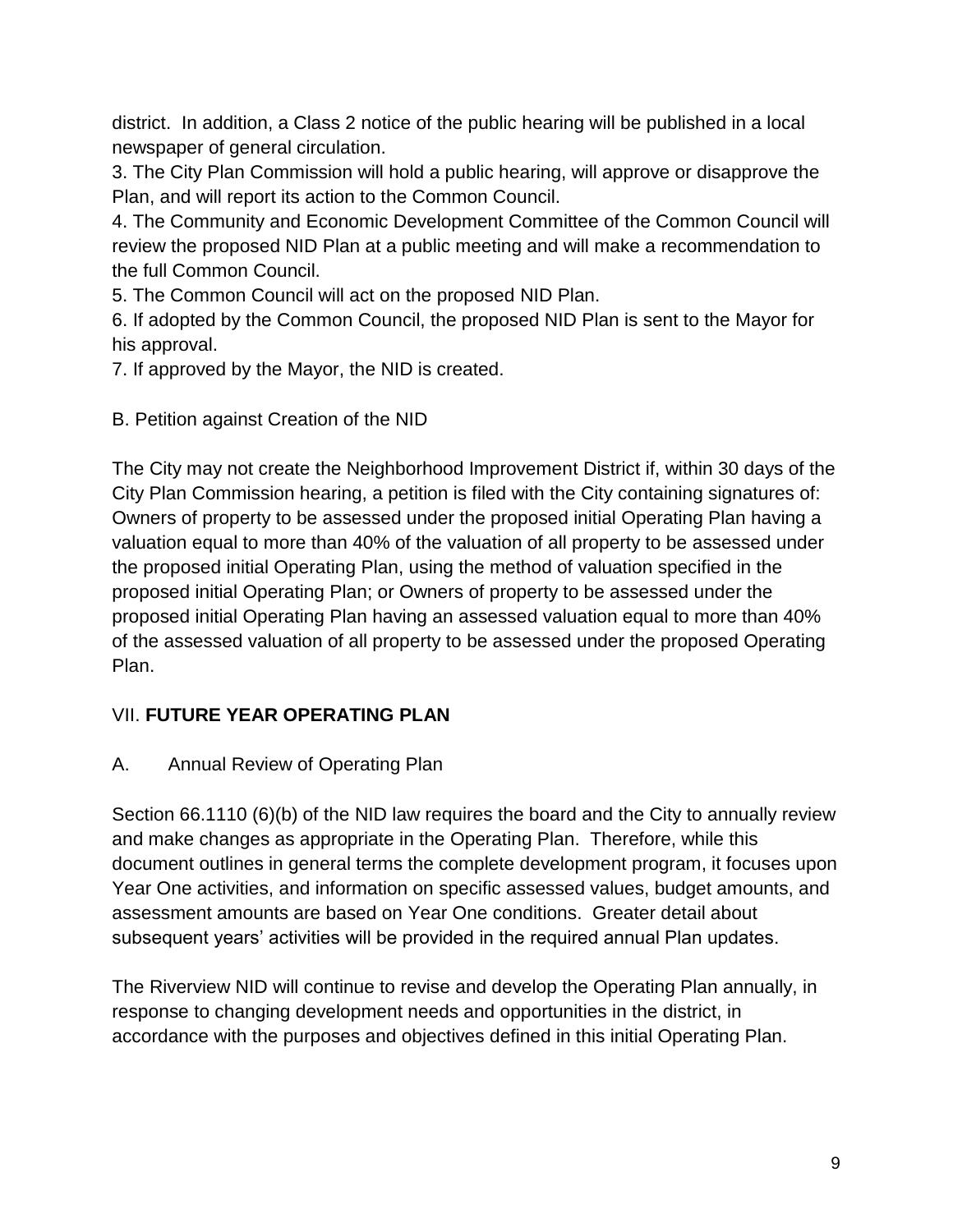In later years, the NID Operating Plan will continue to apply the assessment formula, as adjusted, to raise funds to meet the next annual budget. However, the method of assessing shall not be materially altered, except with the consent of the City of Milwaukee.

# B. Amendment, Severability, and Expansion

This NID has been created under authority of Section 66.1110 of the Statutes of the State of Wisconsin. Should any court find any portion of this Statute invalid or unconstitutional its decision will not invalidate or terminate the NID and this NID Plan shall be amended to conform to the law without need of re-establishment.

Should the legislature amend the Statute to narrow or broaden the process of a NID so as to exclude or include as assessable properties a certain class or classes of properties, then this NID Plan may be amended by the Common Council of the City of Milwaukee as and when it conducts its annual Operating Plan approval and without necessity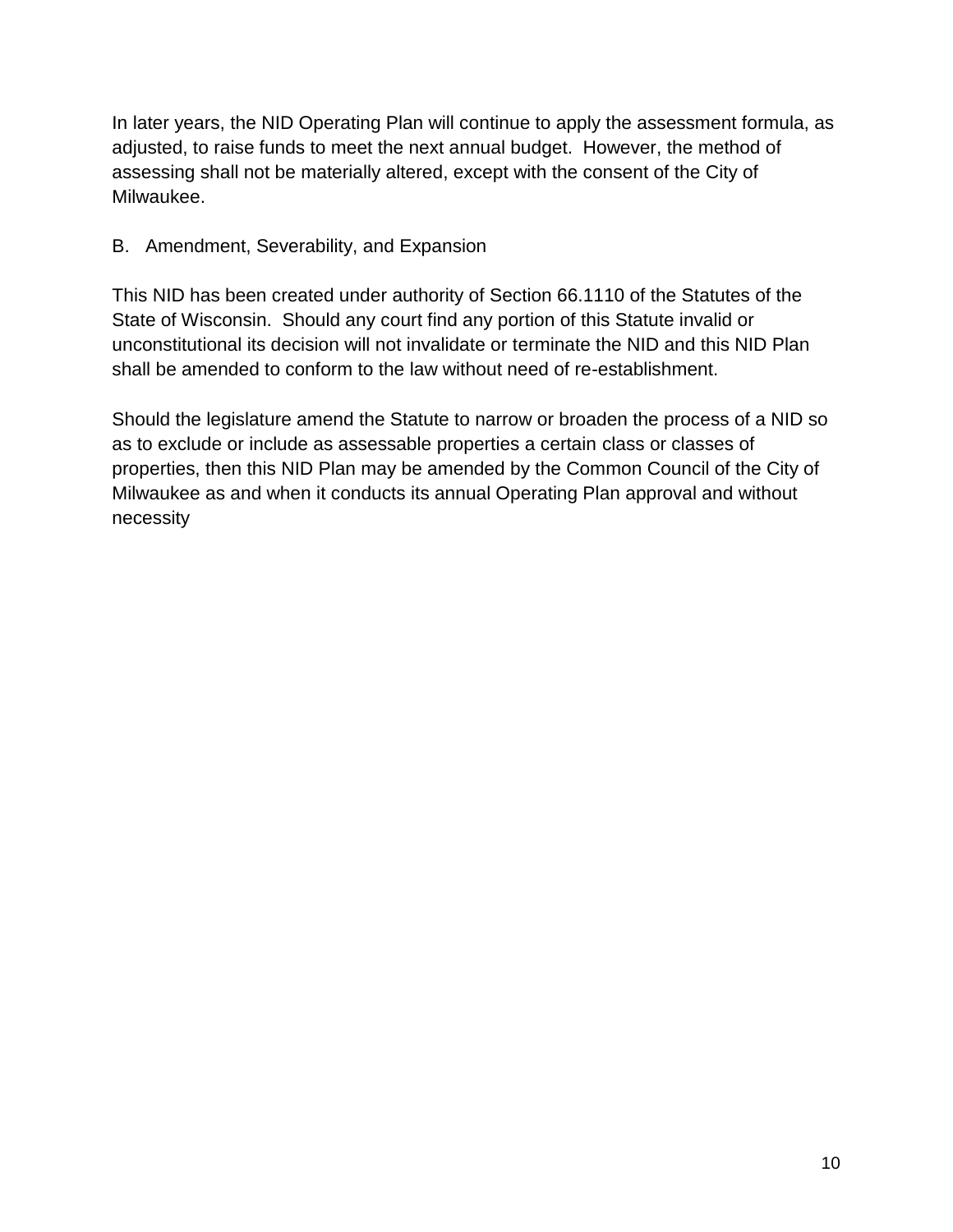# **Appendix A Aerial view of Riverview**

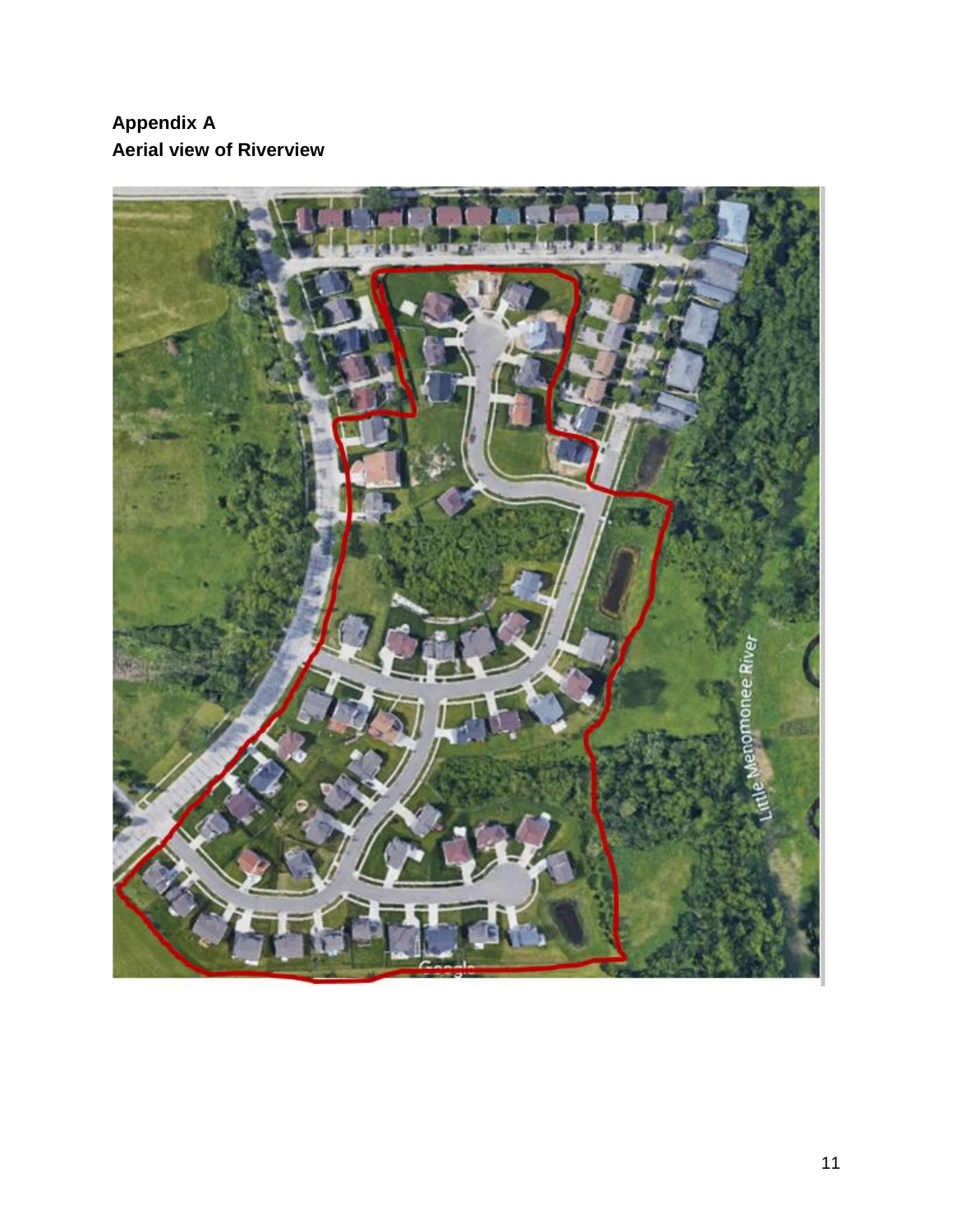# **Appendix B 2021 Assessment Methodology and property exceptions**

The Riverview NID is made up of 53 individual residences, 3 adult group home business properties, and one out lot. Each of the 51owner occupied residential units will be assessed at a rate of \$200 per unit. Two residential rental properties will be assessed at a rate of \$500 annually. The 3 business properties will be assessed at a rate of \$3,000 per property on an annual basis. The out lot is owned by one of the 51 individual homeowners and will be assessed as a separate unit.

The Riverview NID has no residential or business units that will be exempt from the funding formula.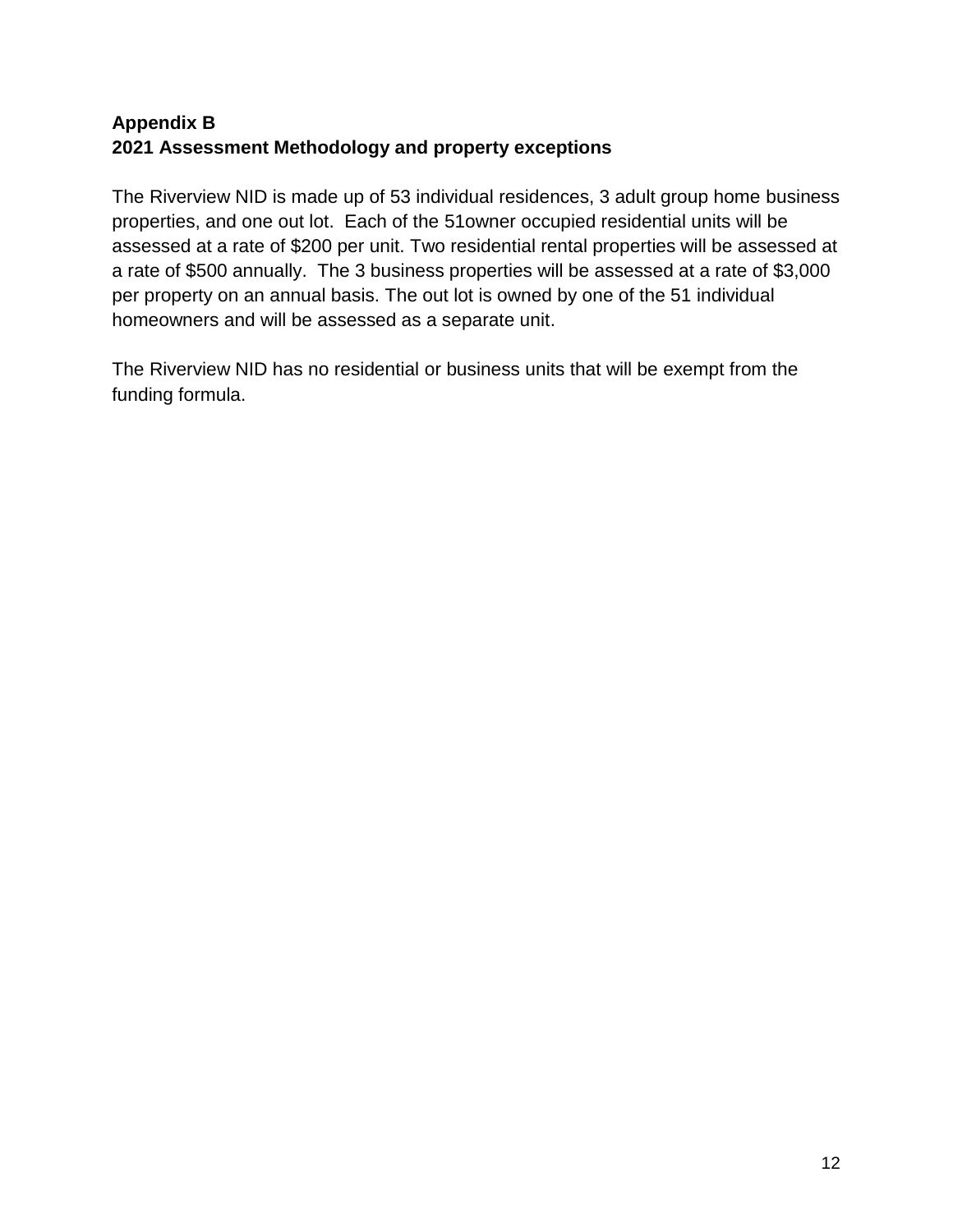|                 | NID Taxkey | Address                           | Owner1                        | Owner <sub>2</sub>         | 21 Assessme | <b>Property Definition</b> |
|-----------------|------------|-----------------------------------|-------------------------------|----------------------------|-------------|----------------------------|
|                 |            | N10 0790191000 7862 N 94TH ST     | KEITH A ATKINSON              | <b>SHARON M POESKE</b>     |             | \$200 Owner Occupied       |
|                 |            | N10 0790192000 7850 N 94TH ST     | EDGAR X JORDAN II             | <b>RUTH D STARK-JORDAN</b> | \$200       | Owner Occupied             |
|                 |            | N10 0790193000 9505 W LOLITA AV   | <b>ERNEST C DAVIS</b>         | DANA M COOPER-DAVIS        | \$200       | Owner Occupied             |
|                 |            | N10 0790194000 9521 W LOLITA AV   | <b>STEVEN W HOWELL</b>        | JENNIFER N MIMS-HOWELL     | \$200       | Owner Occupied             |
|                 |            | N10 0790195000 9603 W LOLITA AV   | ANGELA M NOWAK                |                            | \$200       | Owner Occupied             |
|                 |            | N10 0790196000 9640 W FOUNTAIN AV | <b>ELIOT WASHINGTON</b>       | <b>FELICIA WASHINGTON</b>  | \$200       | Owner Occupied             |
|                 |            | N10 0790197000 9660 W FOUNTAIN AV | AFISHETU ABU                  | <b>HARUNA ABU</b>          | \$200       | Owner Occupied             |
|                 |            | N10 0790198000 9542 W PARKLAND CT | <b>CLAVON BYRD</b>            | LISA C BYRD                | \$200       | Owner Occupied             |
|                 |            | N10 0790199000 9524 W PARKLAND CT | <b>DION L SAFFOLD</b>         | PAMELA Y SAFFOLD           | \$200       | Owner Occupied             |
|                 |            | N10 0790200000 9512 W PARKLAND CT | PHIL HANYARD                  | DAWN M HANYARD             | \$200       | Owner Occupied             |
|                 |            | N10 0790201000 9502 W PARKLAND CT | <b>GEORGE HINTON</b>          | <b>MICHELLE HINTON</b>     | \$200       | Owner Occupied             |
|                 |            | N10 0790202000 9519 W PARKLAND CT | <b>JOSEPH M MATTHES</b>       | <b>MELINA K MATTHES</b>    | \$200       | <b>Owner Occupied</b>      |
|                 |            | N10 0790203000 9531 W PARKLAND CT | PRENTICE A STITH              |                            | \$200       | Owner Occupied             |
|                 |            | N10 0790204000 9545 W PARKLAND CT | <b>AH4RPTHREE LLC</b>         | <b>%TAX DEPT</b>           | \$500       | Rental                     |
|                 |            | N10 0790205000 9611 W PARKLAND CT | <b>STELLA L PAYNE SANDERS</b> |                            | \$200       | Owner Occupied             |
|                 |            | N10 0790206000 9629 W PARKLAND CT | <b>JASON WATERS</b>           | <b>MELISSA WATERS</b>      | \$200       | <b>Owner Occupied</b>      |
|                 |            | N10 0790207000 9707 W FOUNTAIN AV | <b>MARK D WARMKE</b>          | <b>AMBER N WARMKE</b>      | \$200       | <b>Owner Occupied</b>      |
|                 |            | N10 0790208000 9721 W FOUNTAIN AV | LEWIS JILES & EMILY JILES     |                            | \$200       | Owner Occupied             |
|                 |            | N10 0790209000 9735 W FOUNTAIN AV | <b>BERDIE L COWSER</b>        |                            | \$200       | Owner Occupied             |
|                 |            | N10 0790210000 9751 W FOUNTAIN AV | <b>KENNETH L NOAKES</b>       | <b>LEE YANG-NOAKES</b>     | \$200       | Owner Occupied             |
|                 |            | N10 0790211000 9803 W FOUNTAIN AV | <b>BRANDON L HINES</b>        | <b>ASHLEY M HINES</b>      | \$200       | Owner Occupied             |
|                 |            | N10 0790212000 9809 W FOUNTAIN AV | <b>SUNDAY KEROBO</b>          |                            | \$200       | Owner Occupied             |
|                 |            | N10 0790213000 7804 N 99TH ST     | <b>FACELIA GLOVER</b>         |                            | \$200       | Owner Occupied             |
|                 |            | N10 0790214000 7818 N 99TH ST     | <b>EMMANUEL TAYLOR</b>        | <b>DEBRA E TAYLOR</b>      | \$200       | Owner Occupied             |
| N <sub>10</sub> |            | 0790215000 7830 N 99TH ST         | <b>REGINALD NEWSON</b>        | KAWANZA NEWSON             | \$200       | Owner Occupied             |
|                 |            | N10 0790216000 7842 N 99TH ST     | <b>FELTON D CONLEY</b>        | <b>BRENDA S CONLEY</b>     | \$200       | Owner Occupied             |
|                 |            | N10 0790217000 9807 W LOLITA AV   | <b>WILLIE WILKS</b>           | DEBRA A ADAIR-WILKS        | \$200       | <b>Owner Occupied</b>      |
|                 |            | N10 0790218000 9727 W LOLITA AV   | LEANDER R WILLIAMS &          | CYNTHIA E ALEXANDER        | \$200       | <b>Owner Occupied</b>      |
|                 |            | N10 0790219000 9715 W LOLITA AV   | LAKEESHA JACKSON              |                            | \$200       | Owner Occupied             |
|                 |            | N10 0790220000 9631 W FOUNTAIN AV | <b>ALEX SMITH</b>             |                            | \$200       | Owner Occupied             |
|                 |            | N10 0790221000 9653 W FOUNTAIN AV | DEMOND A JUDE                 | NICOLE L JUDE              | \$200       | Owner Occupied             |
|                 |            | N10 0790222000 9671 W FOUNTAIN AV | <b>TONY O MAYS</b>            | <b>DENISE L MAYS</b>       | \$200       | Owner Occupied             |
|                 |            | N10 0790223000 9716 W FOUNTAIN AV | <b>TODD W FIGARD</b>          |                            |             | \$200 Owner Occupied       |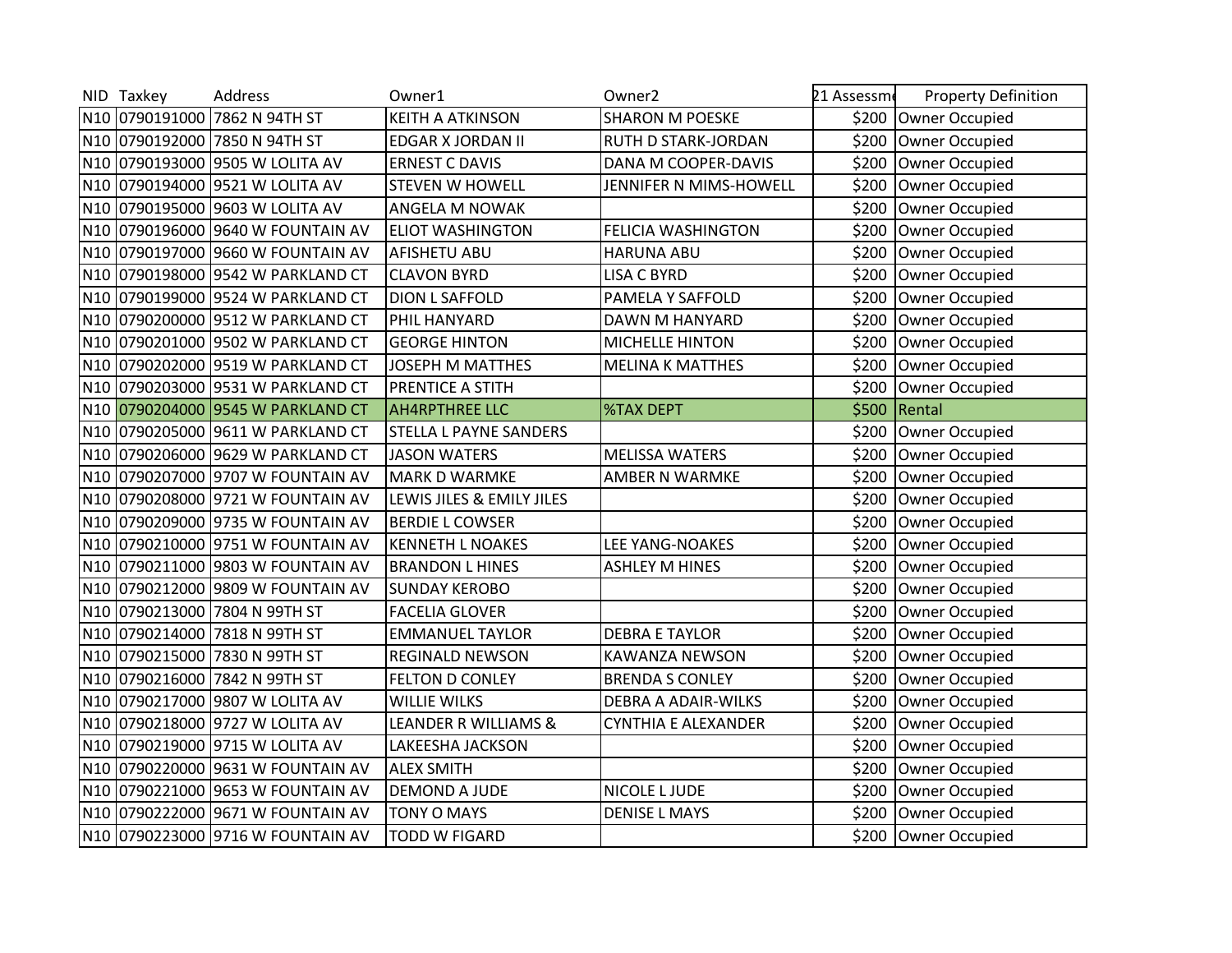| N10 0790224000 9740 W FOUNTAIN AV   | <b>EMANUEL J JACKSON</b>      | <b>LATOYA N JACKSON</b>   | \$200   | Owner Occupied                |
|-------------------------------------|-------------------------------|---------------------------|---------|-------------------------------|
| N10 0790225000 7871 N 94TH ST       | PHOUA XIONG                   |                           | \$200   | Owner Occupied                |
| N10 0790226000 7857 N 94TH ST       | <b>BRIAN M BARKOW</b>         | <b>AISHA BARKOW</b>       | \$200   | Owner Occupied                |
| N10 0790227000 9530 W LOLITA AV     | JOHN D SIROIS                 | <b>LORI B SIROIS</b>      | \$200   | Owner Occupied                |
| N10 0790228000 9604 W LOLITA AV     | <b>BILLY COLE</b>             | <b>KATIE COLE</b>         | \$200   | Owner Occupied                |
| N10 0790229000 9720 W LOLITA AV     | <b>LEON F PETERSON</b>        | <b>GAIL A PETERSON</b>    | \$200   | Owner Occupied                |
| N10 0790230000 7870 N 99TH ST       | <b>CHANTE DANTZLER</b>        | <b>MARIO DANTZLER</b>     | \$200   | Owner Occupied                |
| N10 0790231000 7882 N 99TH ST       | <b>CHANTE DANTZLER</b>        | <b>MARIO DANTZLER</b>     |         | \$200 Owner Occupied          |
| N10 0790232000 7902 N GRANVILLE RD  | <b>TRACY D COBB</b>           | LARISSA V LAMPKINS-COBB   | \$200   | Owner Occupied                |
| N10 0790233000 7906 N GRANVILLE RD  | <b>ANGEL HEART HOME LLC</b>   |                           | \$3,000 | <b>Business - group home</b>  |
| N10 0790234000 7910 N GRANVILLE RD  | PETER J LEYRER                | <b>TAMARA J LEYRER</b>    | \$200   | Owner Occupied                |
| N10 0790235000 7909 N RIVER VIEW CT | <b>THEODORE A PRINCE</b>      |                           |         | \$200 Owner Occupied          |
| N10 0790236000 7917 N RIVER VIEW CT | <b>MARBIL HOME IMPROV LLC</b> |                           |         | \$3,000 Business - group home |
| N10 0790237000 7925 N RIVER VIEW CT | <b>MARBIL HOME IMPROV LLC</b> |                           |         | \$3,000 Business - group home |
| N10 0790238000 7933 N RIVER VIEW CT | <b>DOROTHY COWSER</b>         |                           | \$200   | Owner Occupied                |
| N10 0790239000 7941 N RIVER VIEW CT | <b>TAWAU T SALEEM</b>         | <b>SARA D SALEEM</b>      | \$200   | Owner Occupied                |
| N10 0790240000 7949 N RIVER VIEW CT | <b>ROBERT L KENDALL JR</b>    | <b>ROBBIE R KENDALL</b>   | \$200   | Owner Occupied                |
| N10 0790241000 7957 N RIVER VIEW CT | <b>TROY HAUGHTON</b>          | <b>GINA HAUGHTON</b>      | \$200   | Owner Occupied                |
| N10 0790242000 7950 N RIVER VIEW CT | MICHAEL J BLEVINS             |                           |         | \$200 Owner Occupied          |
| N10 0790243000 7942 N RIVER VIEW CT | <b>JEROME SMITH</b>           | <b>SANDRA SMITH</b>       | \$200   | Owner Occupied                |
| N10 0790244000 7934 N RIVER VIEW CT | <b>GETHER MERCER</b>          |                           | \$200   | Owner Occupied                |
| N10 0790245000 7926 N RIVER VIEW CT | <b>TAVARIS L WHITE SR</b>     | <b>CLARINDRIA M WHITE</b> | \$500   | Rental                        |
| N10 0790246000 7918 N RIVER VIEW CT | <b>ELLEN SONO</b>             |                           | \$200   | Owner Occupied                |
| N10 0790247000 7900 N RIVER VIEW CT | JEROME E NICHOLS              |                           |         | \$200 Owner Occupied          |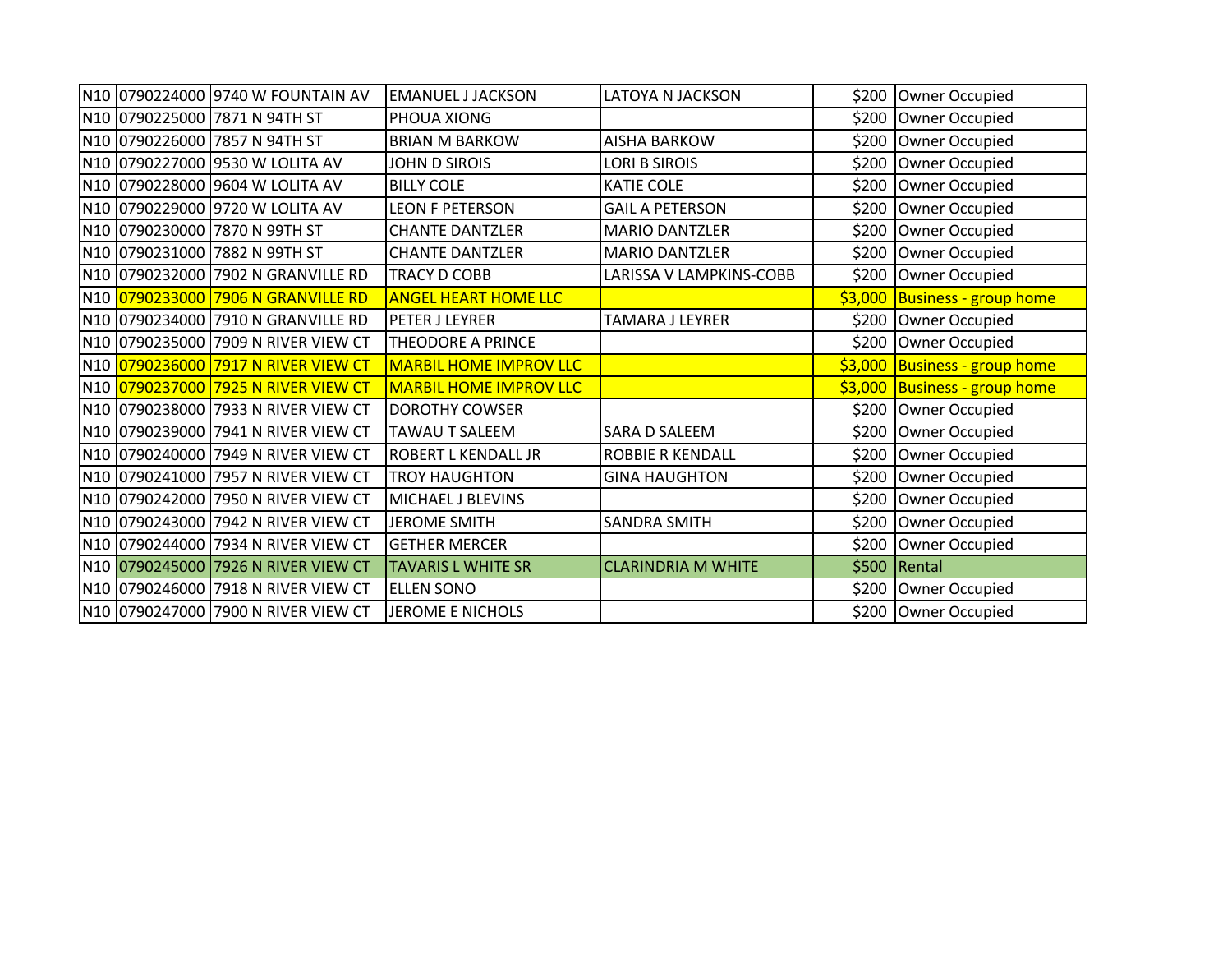

# River View NID #10

ANNUAL REPORT 2020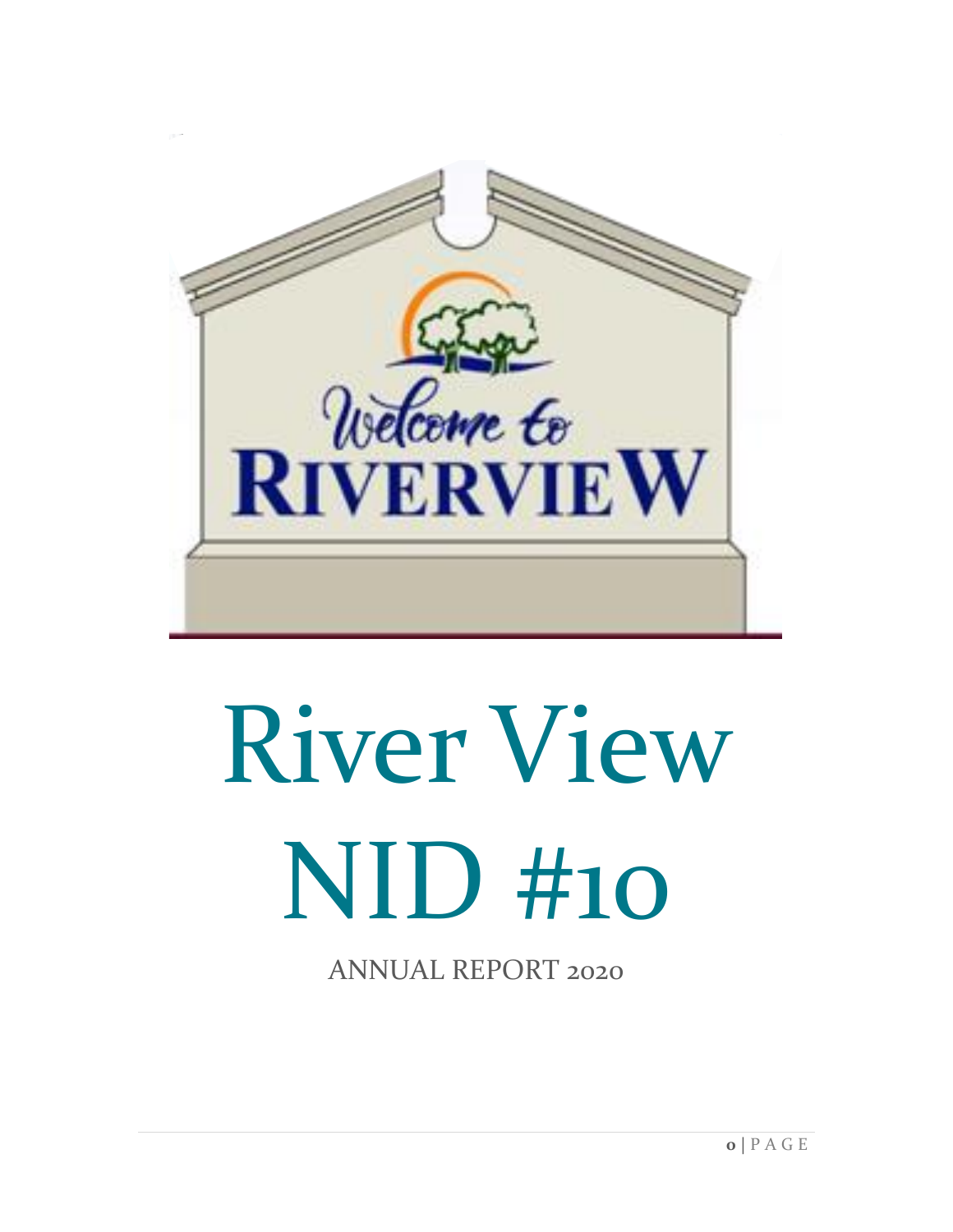### **River View Board of Directors –**

- Keith Atkinson
- Clavon Byrd
- Dana Davis
- Tamara Leyrer
- Lori Sirois

# **NID Priorities –**

- To enhance community aesthetic appeal through entrance monument installation, retention pond maintenance and care of common areas.
- Crime remediation and reduction.
- Celebration and Preservation of neighborhood diversity.
- Development of policies and procedure that allow for effective enforcement of deed restrictions and neighborhood covenants.
- Outreach to owners of rental properties to ensure that they and their tenants are aware and abide by neighborhood and aesthetic covenants.
- Communicate with nonresident business owners to ensure that they are aware and abide by neighborhood and aesthetic covenants.
- Facilitate and ensure familiarity and collaboration between neighbors.
- Effective maintenance and five-year certification of our Strom Water Management Plan.

### **Core Programs -**

- Common Area Grass/foliage Maintenance
- Subdivision Storm Water Maintenance
- Monument installation Cost and Maintenance
- Holiday/Community Events
- NID Administrative Cost
- NID Enhancement Projects
- Community Newsletter publication

# **River View Core Events -**

- Neighborhood Block Party
- Neighborhood Clean-up
- Neighborhood Events Calendar